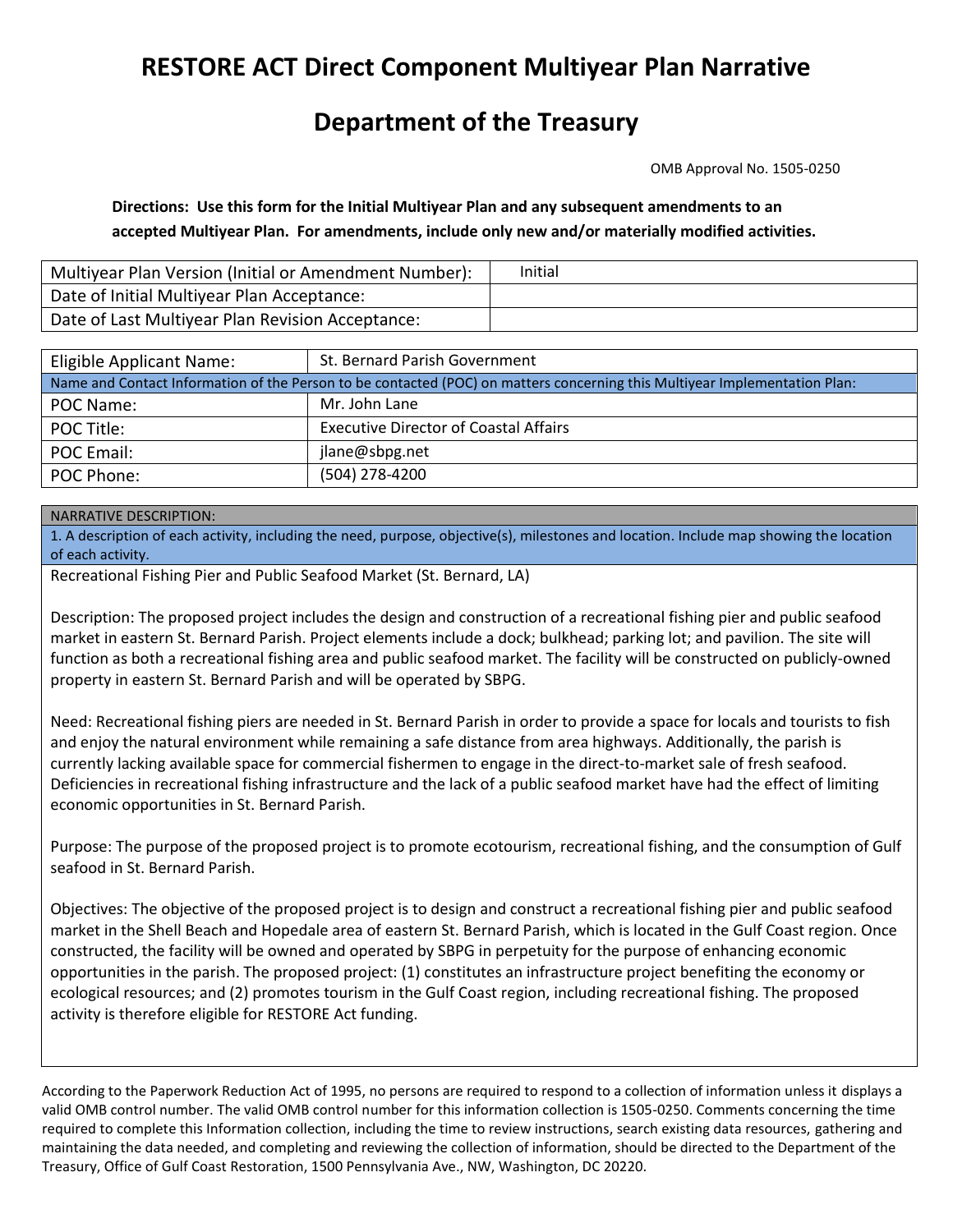Project Milestones: 100% engineering/design (October 2017); begin construction (January 2018); complete construction (July 2019); and project monitoring (through July 2022).

Map:



Lake Lery Marsh Creation (Phase 2) (St. Bernard, LA)

 Description: Lake Lery Marsh Creation (Phase 2) would create 29 acres of marsh and nourish an additional 10 acres or marsh near Delacroix in eastern St. Bernard Parish. The proposed project is a continuation of Phase 1, which created 68 acres of new marsh in the same general area. The project consists of dredging material from Lake Lery and placing the material behind containment berms in the target area. Both the containment berms and the containment cells will also be planted with native vegetation. This project has already been designed and permitted (Coastal Impact Assistance Program) and is currently ready for construction.

Need: Much of the shoreline of Lake Lery and the surrounding wetlands have degraded over the past decade. Windinduced waves in the lake have begun to further damage its already eroding shorelines, and the northwestern edge has seen the greatest rate of retreat and loss of emergent marsh habitat. The proposed project would restore a portion of the damaged area and provide additional fish and wildlife habitat.

fisheries habitat have been severely damaged. Purpose: The purpose of the proposed project is to restore marsh in an area where natural ecosystems and wildlife and

fisheries habitat have been severely damaged.<br>Objective: The objective of the proposed project is to create or nourish 39 acres of marsh in St. Bernard Parish, which is located in the Gulf Coast region. The proposed project: (1) will restore natural ecosystems, fisheries, and marine and wildlife habitat in the Gulf Coast region; and (2) mitigate damage to fish, wildlife, and natural resources. The proposed activity is therefore eligible for RESTORE Act funding.

Project Milestones: Construction started (January 2018); construction completed (May 2019); and project monitoring (through May 2022).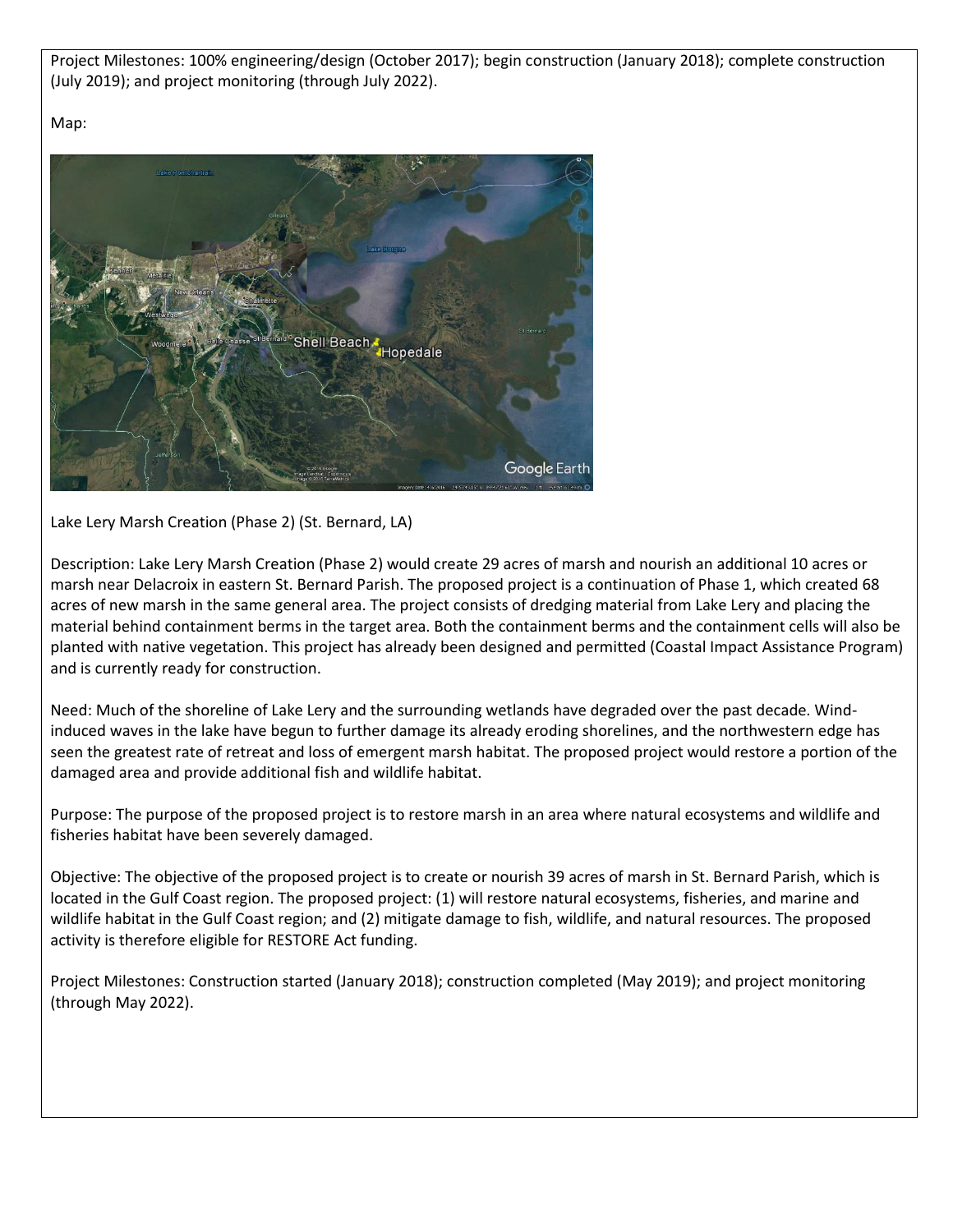

Paris Road Corridor Streetscape Enhancement (Chalmette, LA)

Description: The proposed project includes the design and installation of a suite of streetscape enhancements along Paris Road, including new lighting; landscaping; interpretive signage; and public displays of art, in order to accentuate the natural environment along the thoroughfare and promote ecotourism. All improvements will be made on publicly-owned property and will be maintained by SBPG.

 the highway have heretofore not been available. Need: Paris Road runs north—south through the Central Wetlands Unit and is one of only three thoroughfares connecting St. Bernard Parish to New Orleans. While the other major thoroughfares have been enhanced since Hurricane Katrina, the Paris Road corridor remains unimproved. Funds to enhance the streetscape and capitalize on the natural features along

Purpose: The purpose of the proposed project is to promote ecotourism, recreational fishing, and the consumption of Gulf seafood in eastern St. Bernard Parish.

Objectives: The objectives of the proposed project are to design and install a suite of streetscape enhancements that will improve aesthetics along the Paris Road corridor and increase public awareness of the natural environment and ecotourism opportunities in St. Bernard Parish, which is located in the Gulf Coast region. The proposed project: (1) constitutes an infrastructure project benefiting the economy or ecological resources; and (2) promotes tourism in the Gulf Coast region, including recreational fishing. The proposed activity is therefore eligible for RESTORE Act funding.

Project Milestones: 100% design (October 2017); begin installation (December 2017); complete installation (April 2019); and project monitoring (through April 2022).

### Map: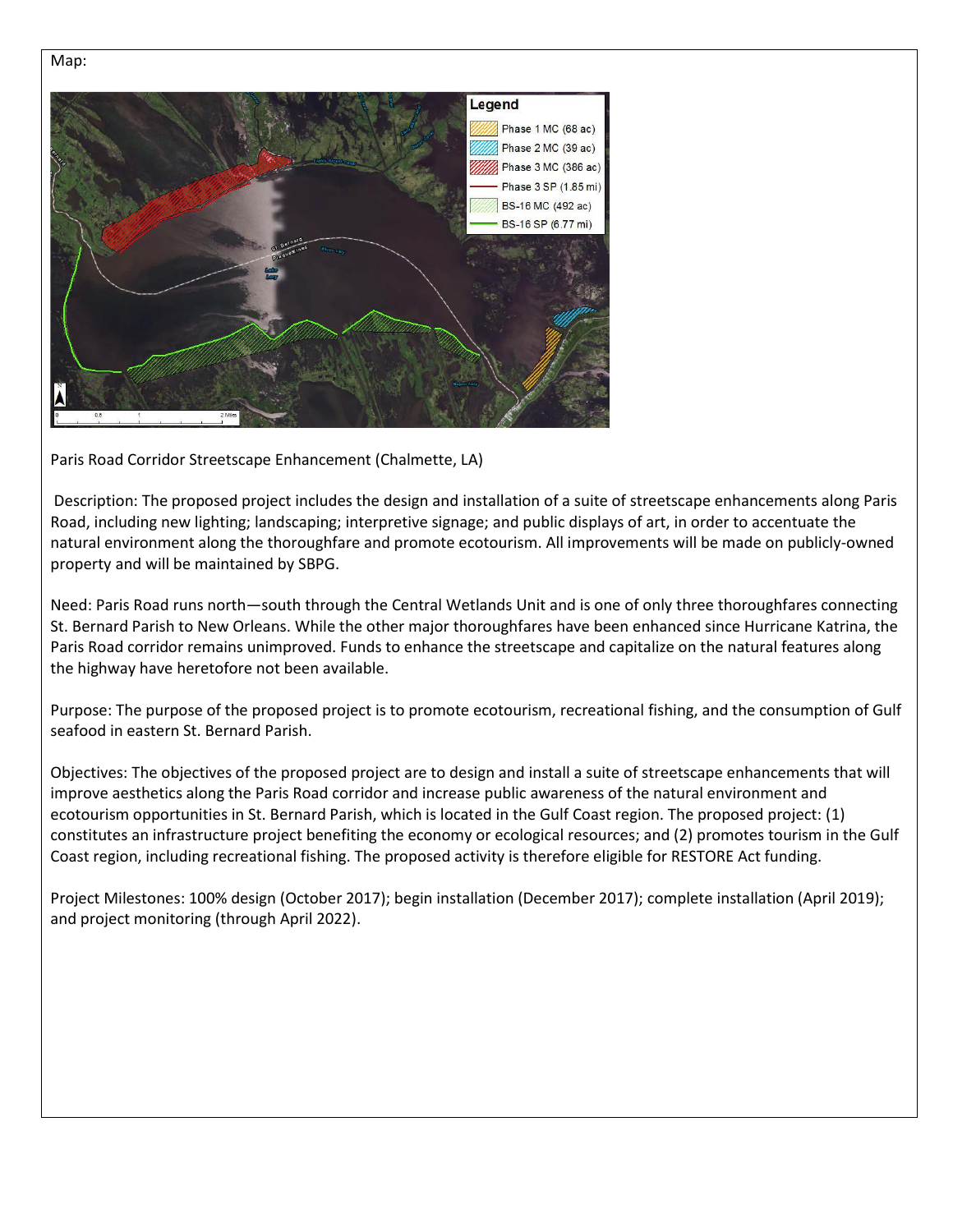

Nunez Community College Fisheries Workforce Development Program

Description: SBPG proposes to collaborate with Nunez Community College (Nunez) to design and implement a workforce development program that is focused on emerging fisheries-oriented sectors. The target audience for the program will be current commercial fishermen and their families, mid-career workers, and high school students.

Need: Nunez recently commissioned An Assessment for a Fisheries Hub of Excellence at Nunez Community College (TMG Consulting 2016) to explore establishing the school as a center for fisheries-oriented workforce development. The study identified a number of needs for fisheries-oriented businesses in the region. An opportunity now exists to develop new curriculum at Nunez for the purpose of establishing a program that will address unmet workforce development needs relative to the aforementioned sectors.

 focused on creating or enhancing jobs and entrepreneurship in emerging fisheries-oriented sectors. Purpose: The purpose of the proposed program is to design and implement a workforce development program that is

Objective: The objective of the proposed program is to design and administer a workforce development program that addresses unmet needs relative to the emerging fisheries-oriented sectors in St. Bernard Parish, which is located in the Gulf Coast region. The proposed program: (1) will be designed to foster workforce development and job creation; and (2) will promote the consumption of seafood from the Gulf Coast region. The proposed activity is therefore eligible for RESTORE Act funding.

 2018); Year 2 implementation (January 2019 through December 2019); and program monitoring (through December 2022). Project Milestones: Program design completed (December 2017); Year 1 implementation (January 2018 through December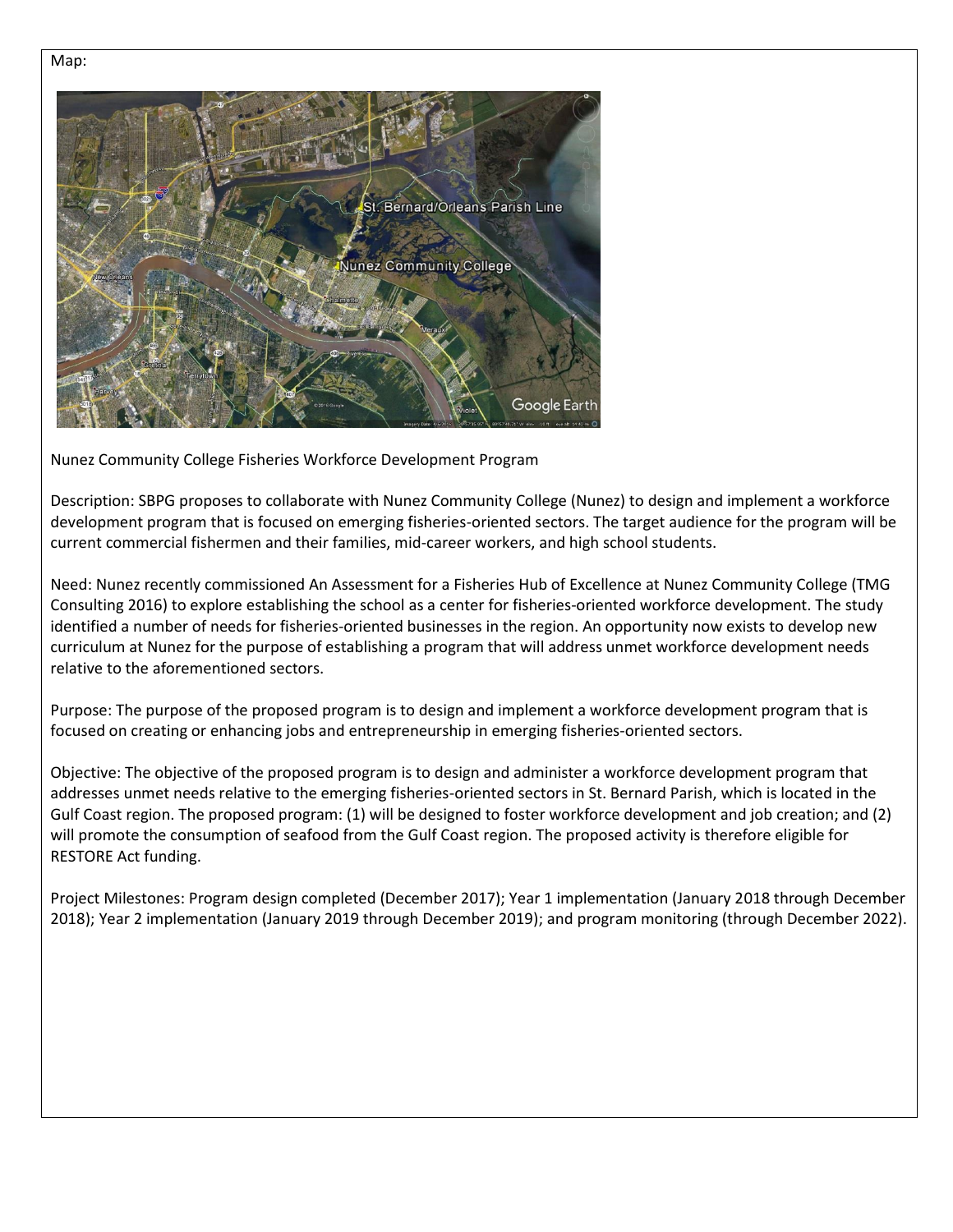### Map (Photo):



2. How the applicant made the multiyear plan available for 45 days for public review and comment, in a manner calculated to obtain broad-based participation from individuals, businesses, Indian tribes, and non-profit organizations, such as through public meetings, presentations in languages other than English, and postings on the Internet. The applicant will need to submit documentation (e.g., a copy of public notices) to demonstrate that it made its multiyear plan available to the public for at least 45 days. In addition, describe how each activity in the multiyear plan was approved after consideration of all meaningful input from the public and submit documentation (e.g., a letter from the applicant's leadership approving submission of the multiyear plan to Treasury or a resolution approving the applicant's multiyear plan).

 comment via [www.sbpg.net](http://www.sbpg.net/) (electronic version) and in hard copy from September 1, 2016 through October 17, 2016. submitting public comments (see Appendix A). This information was also shared via social media. An initial draft of the SBPG RESTORE MIP was presented to the St. Bernard Parish Coastal Zone Advisory Committee (CZAC) on August 31, 2016 (see Appendix A). Pursuant to the 31 CFR, Part 34, the document was made available for public SBPG issued a press release on September 1, 2016 announcing the availability of the plan and providing instructions for

SBPG published a public notice in the parish's official journal on October 14, 2016 and October 28, 2016, announcing that the public comment period had been extended through November 15, 2016 and providing instructions for submitting comments in writing and in-person (see Appendix A). This information was also shared via social media. Upon expiration of the public comment period, comments from the CZAC and the public were compiled into a memo and presented to the St. Bernard Parish Council at its regular meeting on November 15, 2016 (see Appendix B).

After the initial draft of the RESTORE MIP was officially adopted by the St. Bernard Parish Council on November 15, 2016, the document was submitted to the US Department of the Treasury for preliminary review. SBPG received comments from the department on December 9, 2016. A revised draft of the RESTORE MIP was then presented to the St. Bernard Parish CZAC on January 4, 2017.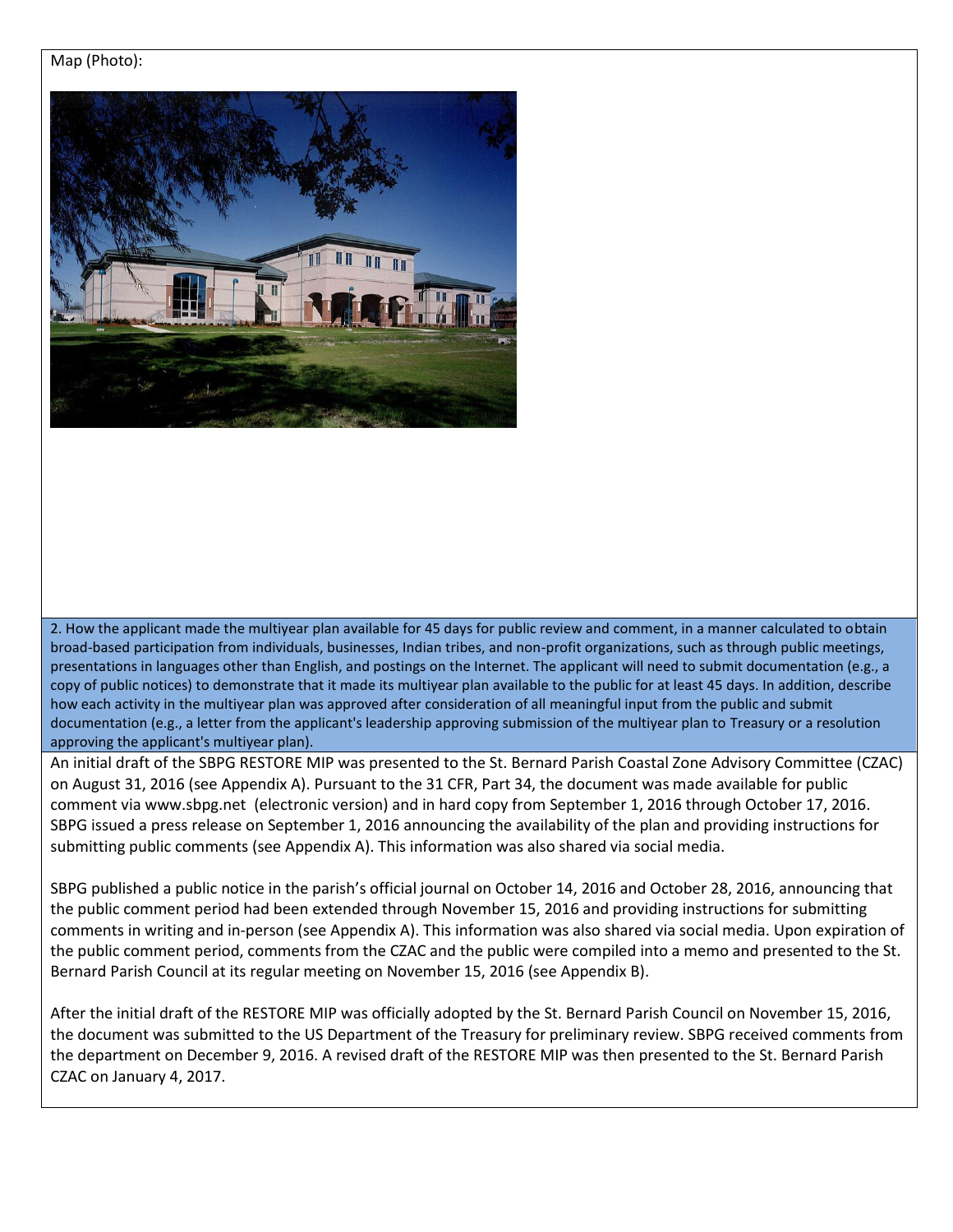Pursuant to the 31 CFR, Part 34, the revised document was made available for public comment via www.sbpg.net Pursuant to the 31 CFR, Part 34, the revised document was made available for public comment via www.sbpg.net<br>(electronic version) and in hard copy from January 5, 2017 through February 20, 2017. SBPG issued a press release January 5, 2017announcing the availability of the revised document and providing instructions for submitting public comments (see Appendix A). This information was also shared via social media.

 21, 2017 (see Appendix B for the Council resolution approving the revised draft). SBPG published a final public notice in There were no subsequent public comments. The St. Bernard Parish Council adopted the revised document on February the parish's official journal on March 10, 2017, announcing that there would be one final opportunity for public comment through March 15, 2017 and providing instructions for submitting comments in writing and in-person (see Appendix A). A final draft of the document was submitted to the US Department of the Treasury on March 16, 2017.

3. How each activity included in the applicant's multiyear plan matrix meets all the requirements under the RESTORE Act, including a description of how each activity is eligible for funding based on the geographic location of each activity and how each activity qualifies for at least one of the eligible activities under the RESTORE Act.

Recreational Fishing Pier and Public Seafood Market (St. Bernard, LA)

 Gulf Coast region, including recreational fishing. The proposed activity is therefore eligible for RESTORE Act funding. The objective of the proposed project is to design and construct a recreational fishing pier and public seafood market in the eastern St. Bernard Parish, which is located in the Gulf Coast region. Once constructed, the facility will be owned and operated by SBPG in perpetuity for the purpose of enhancing economic opportunities in the parish. The proposed project: (1) constitutes an infrastructure project benefiting the economy or ecological resources; and (2) promotes tourism in the

Lake Lery Marsh Creation (Phase 2) (St. Bernard, LA)

 Gulf Coast region. The proposed project: (1) will restore natural ecosystems, fisheries, and marine and wildlife habitat in The objective of the proposed project is to create or nourish 39 acres of marsh in St. Bernard Parish, which is located in the the Gulf Coast region; and (2) mitigate damage to fish, wildlife, and natural resources. The proposed activity is therefore eligible for RESTORE Act funding.

Paris Road Corridor Streetscape Enhancement (Chalmette, LA)

The objectives of the proposed project are to design and install a suite of streetscape enhancements that will improve aesthetics along the Paris Road corridor and increase public awareness of the natural environment and ecotourism opportunities in St. Bernard Parish, which is located in the Gulf Coast region. The proposed project: (1) constitutes an infrastructure project benefiting the economy or ecological resources; and (2) promotes tourism in the Gulf Coast region, including recreational fishing. The proposed activity is therefore eligible for RESTORE Act funding.

Nunez Community College Fisheries Workforce Development Program (Chalmette, LA)

The objective of the proposed program is to design and administer a workforce development program that addresses unmet needs relative to the emerging fisheries-oriented sectors in St. Bernard Parish, which is located in the Gulf Coast region. The proposed program: (1) will be designed to foster workforce development and job creation; and (2) will promote the consumption of seafood from the Gulf Coast region. The proposed activity is therefore eligible for RESTORE Act funding.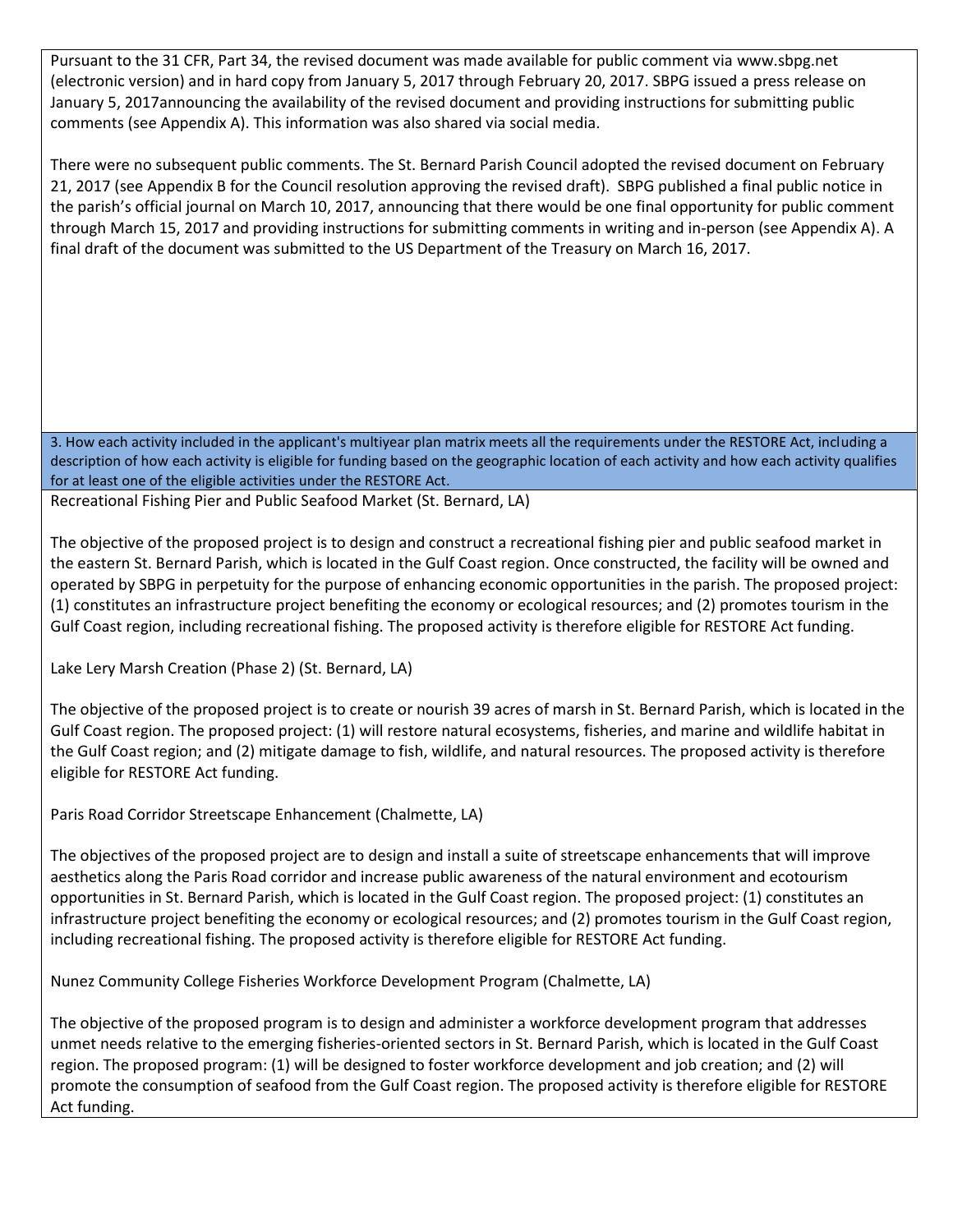4. Criteria the applicant will use to evaluate the success of the activities included in the multiyear plan matrix in helping to restore and protect the Gulf Coast Region impacted by the Deepwater Horizon oil spill.

Recreational Fishing Pier and Public Seafood Market

Performance Measures: SBPG will gauge performance based on facility utilization by recreational fishermen; number of annual public seafood market events; and the economic impact of direct-to-market sales on the site.

Lake Lery Marsh Creation (Phase 2)

Performance Measures: SBPG will gauge the success of the project by the number of healthy acres of marsh created or nourished as a result of the project.

Paris Road Corridor Streetscape Enhancement

 Performance Measures: Once completed, SBPG will gauge project performance by surveying local residents and businesses, visitors, and design professionals around the metropolitan area regarding the appearance and functionality of the design interventions.

Nunez Community College Fisheries Workforce Development Program

Performance Measures: SBPG will gauge the success of the program by student enrollment and matriculation, as well as post-training job placement and entrepreneurship.

5. How the activities included in the multiyear plan matrix were prioritized and list the criteria used to establish the priorities.

Restoring Louisiana's coast was a top priority for the State of Louisiana and SBPG prior to the BP Oil Spill. However, the incident exacerbated many existing problems and created new challenges for coastal communities throughout Louisiana, thereby providing the impetus for a greater level of commitment and a heightened sense of urgency. Consequently, there are several recent state and local coastal restoration planning documents that SBPG was able to take into consideration as the organization crafted its RESTORE MIP.

Louisiana's Comprehensive Master Plan for a Sustainable Coast (2012)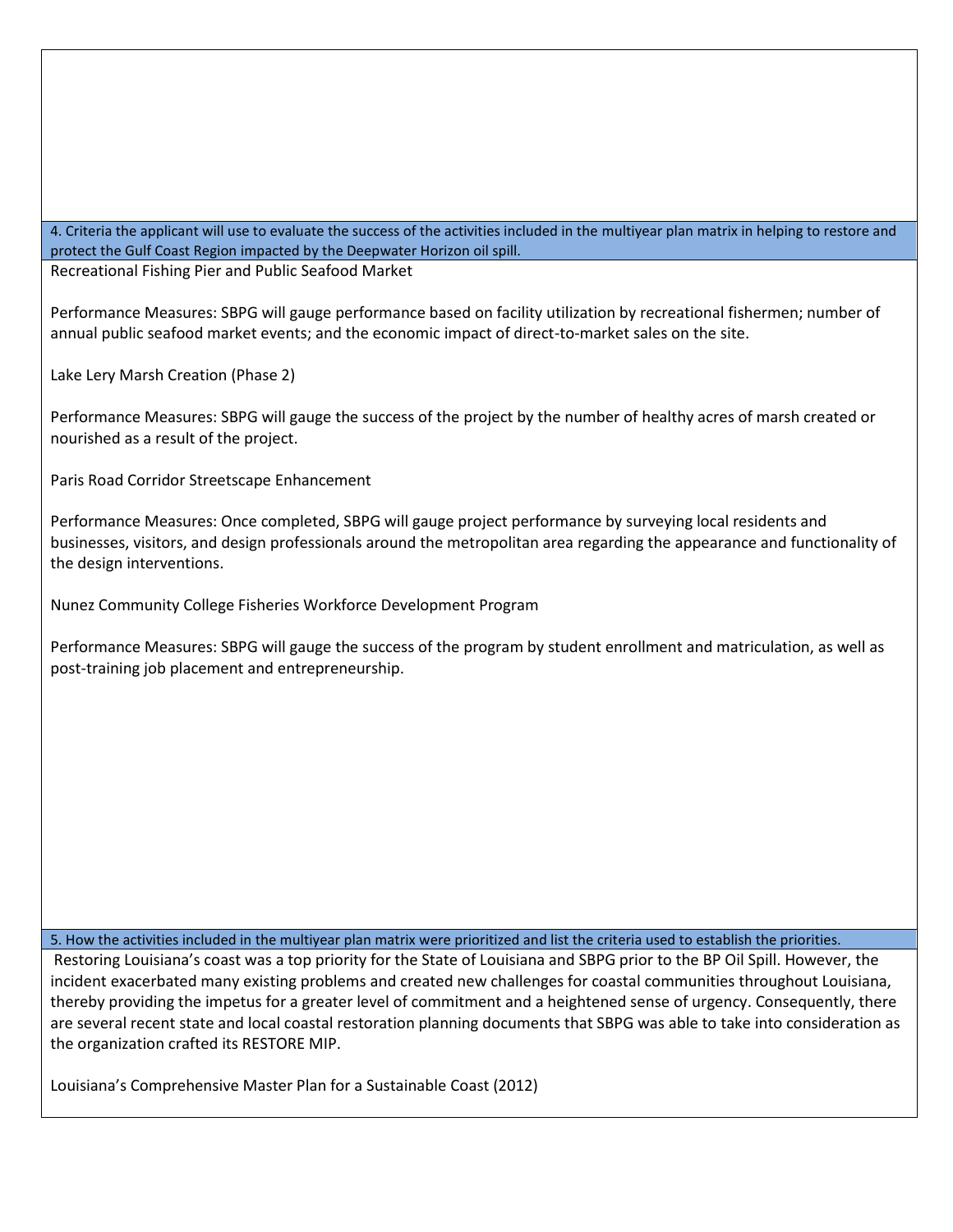The Louisiana Coastal Protection and Restoration Authority (CPRA) is a State agency that was established as the single authority for coastal restoration in Louisiana. The CPRA has initiated a comprehensive planning and implementation strategy for protecting the environment and economy in the state's coastal region, as documented in Louisiana's Comprehensive Master Plan for a Sustainable Coast (2012 State Master Plan). Three of the stated objectives outlined in the 2012 State Master Plan are to sustain cultural heritage, promote a working coast, and provide coastal habitats. The CPRA defines these objectives as follows:

Cultural Heritage: Sustain, to the extent practicable, the unique cultural heritage of coastal Louisiana by protecting historic properties and traditional living cultures and their ties and relationships to the natural environment.

Working Coast: Promote a viable working coast to support regionally and nationally important businesses and industries.

Coastal Habitats: Provide habitats suitable to support an array of commercial and recreational activities coast wide. (CPRA 2012)

St. Bernard Parish Coastal Zone Management Program Document (2012)

The St. Bernard Parish Coastal Zone Management Program Document (Program Document) was presented to the St. Bernard Parish Council in 2012 for the purpose of providing guidance on local coastal program implementation and restoration project selection. The Program Document also highlighted the economic significance of the natural environment in St. Bernard Parish. Goals set forth in this document include:

Promoting recreational facilities in the wetlands through the development of facilities such as parks and boat launches;

Supporting environmentally sound economic uses with special emphasis on sustainable multiple-use of waterfront areas; and

Protecting stable wetlands, reducing land loss in deteriorating wetlands, and creating and restoring wetlands, where practicable. (Coastal Environments, Inc. 2012)

 efforts. Similarly, the SBPG RESTORE MIP was devised with the framework and goals of the document in mind. The framework provided in the Program Document was utilized in identifying projects during subsequent local planning

St. Bernard Parish Project Priority List (2015)

 feasibility analysis in order to be given serious consideration for funding. This list of projects would become the foundation The St. Bernard Parish Coastal Zone Advisory Committee (CZAC) presented the St. Bernard Parish Council with a suite of proposed coastal restoration projects in 2015. The projects were listed in order of priority and were adopted by the St. Bernard Council. Several of the projects included on the list were subsequently submitted to the CPRA and are now being considered for inclusion in the 2017 State Master Plan. However, many of the projects required further scoping and of the St. Bernard Parish Priority Coastal Projects Document (Coastal Strategy Document), which included a preliminary scope of work; projected budget; feasibility analysis; and funding matrix for each project.

St. Bernard Parish Coastal Strategy Document (2016)

The Coastal Strategy Document includes an updated list of proposed projects that were ranked using a three-tier priority system. The document also includes a funding matrix which outlines potential funding sources for proposed projects. Several projects included in the Coastal Strategy Document are now being considered as candidates for RESTORE Act Direct Component funding, including:

Recreational Fishing Pier and Public Seafood Market: This project was included in the Coastal Strategy Document due to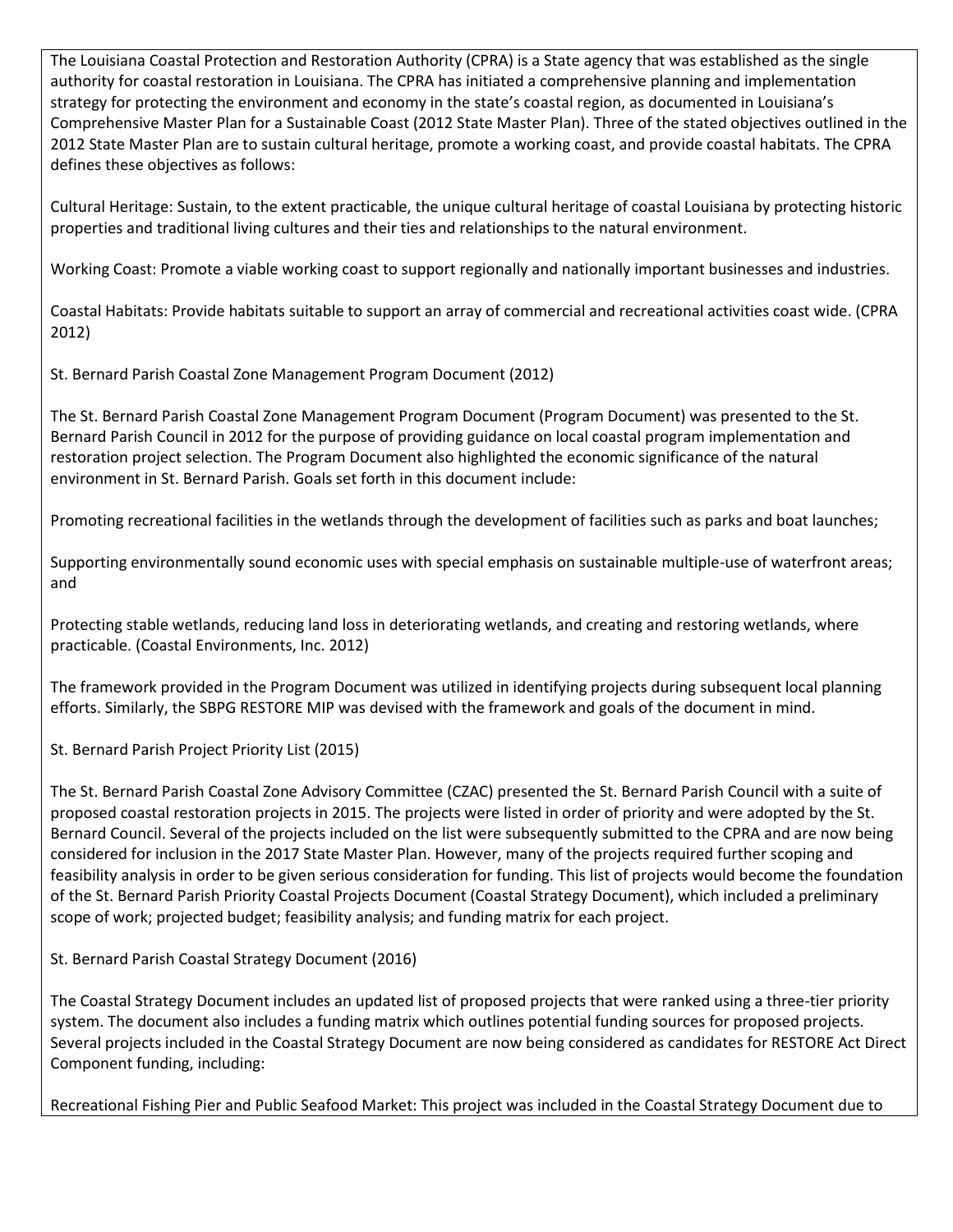the projected economic benefits of investing in additional recreational and commercial fishing infrastructure in St. Bernard Parish;

Paris Road Corridor Streetscape Enhancement: This project was included in the Coastal Strategy Document In order to promote ecotourism in St. Bernard Parish by accentuating the natural environment along Paris Road; and

Lake Lery Marsh Creation (Phase 2): This approximately 40-acre marsh creation and nourishment project has already been designed and permitted, but is currently lacking construction funding. The project was included in the Coastal Strategy Document because it would restore natural resources, ecosystems, fisheries, and critical marine and wildlife habitat in St. Bernard Parish. (St. Bernard Parish Government 2016)

 The above three Coastal Strategy Document projects, along with a workforce development and job creation component, have formed the basis of SBPG's RESTORE MIP.

6. If applicable, describe the amount and current status of funding from other sources (e.g., other RESTORE Act contribution, other third party contribution) and provide a description of the specific portion of the project to be funded by the RESTORE Act Direct Component.

N/A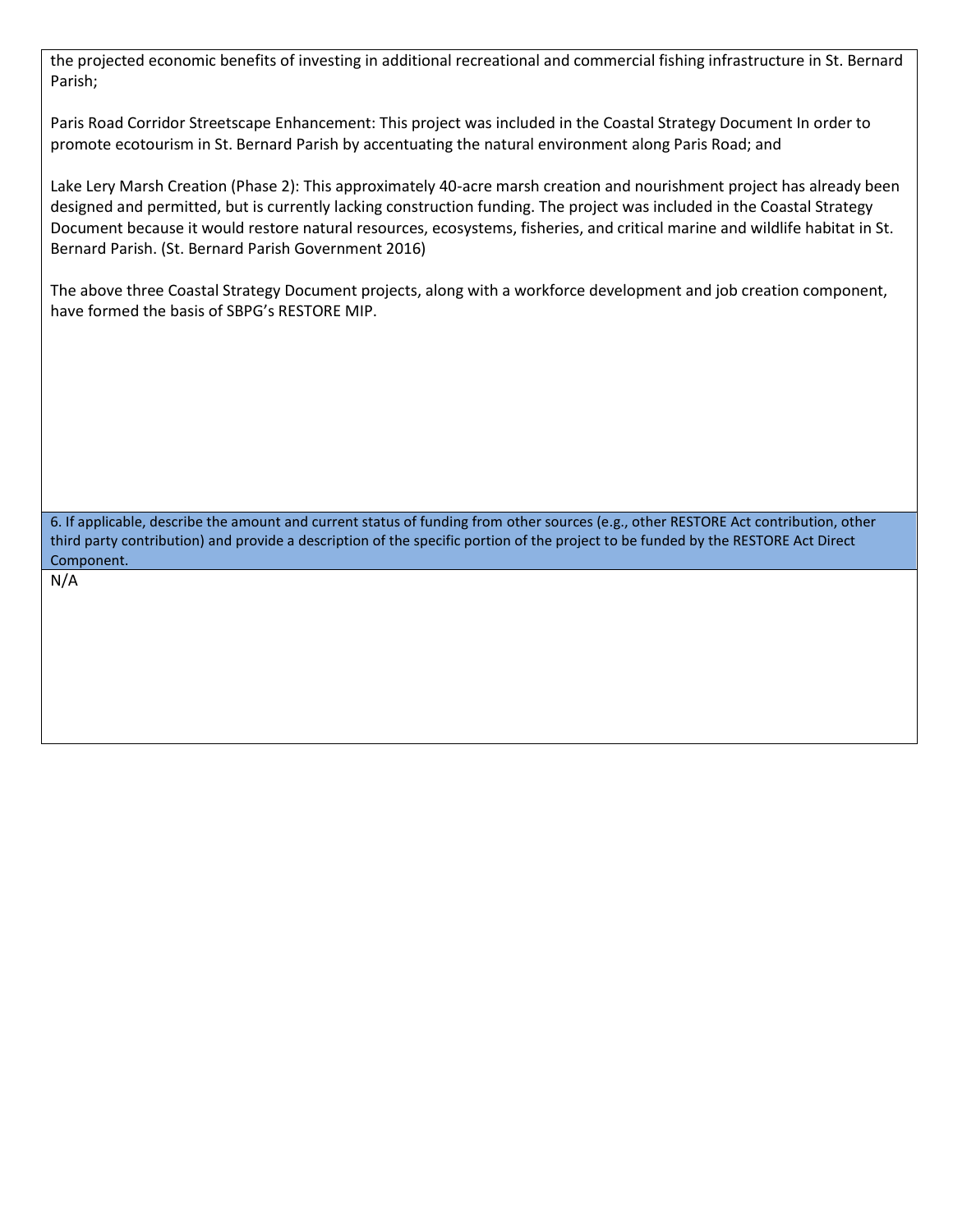| . MULTIYEAR PLAN VERSION (INITIAL OR AMENDMENT NUMBER):                                                                   | Initial                                                                                                                                                   |                                                                                                                                                                         |                                       |                                                              | <b>NA</b>                                                   |                                                                                                            |                                          | <b>NA</b>                                                                                                                                                 |
|---------------------------------------------------------------------------------------------------------------------------|-----------------------------------------------------------------------------------------------------------------------------------------------------------|-------------------------------------------------------------------------------------------------------------------------------------------------------------------------|---------------------------------------|--------------------------------------------------------------|-------------------------------------------------------------|------------------------------------------------------------------------------------------------------------|------------------------------------------|-----------------------------------------------------------------------------------------------------------------------------------------------------------|
|                                                                                                                           |                                                                                                                                                           |                                                                                                                                                                         |                                       |                                                              |                                                             |                                                                                                            |                                          | \$10,788,709.65                                                                                                                                           |
|                                                                                                                           | 7. Location (Static Field)                                                                                                                                |                                                                                                                                                                         |                                       |                                                              |                                                             | 9. Proposed Start Date<br>mm/dd/yyyy                                                                       | 10. Proposed End Date<br>mm/dd/yyyy      | 11. Status (refer to Instructions)                                                                                                                        |
|                                                                                                                           |                                                                                                                                                           | 8a. Direct Component<br><b>Contribution</b>                                                                                                                             | 8b. Other RESTORE Act<br>Contribution | 8c. Other Third Party<br>Contribution                        | 8d. Total Contribution                                      |                                                                                                            |                                          |                                                                                                                                                           |
| Public Seafood Market -<br>Engineering /Design and<br>Construction                                                        | St. Bernard, LA                                                                                                                                           |                                                                                                                                                                         |                                       |                                                              |                                                             |                                                                                                            |                                          | 07-2022 Includes 3% administrative<br>costs                                                                                                               |
| Restoration and protection of the Lake Lery Marsh Creation -<br>Phase 2 Construction<br>wetlands of the Gulf Coast Region | St. Bernard, LA                                                                                                                                           |                                                                                                                                                                         |                                       |                                                              | \$309,000.00                                                | 01-2018                                                                                                    |                                          | 05-2022 Includes 3% administrative<br>costs                                                                                                               |
| Enhancement                                                                                                               |                                                                                                                                                           |                                                                                                                                                                         |                                       |                                                              | \$824,000.00                                                | 08-2017                                                                                                    |                                          | 04-2022 Includes 3% administrative<br>costs                                                                                                               |
| Nunez Community College<br>Workforce development and job<br><b>Fisheries Workforce</b><br>Development Program             | Chalmette, LA                                                                                                                                             |                                                                                                                                                                         |                                       |                                                              | \$231,750.00                                                | 10-2017                                                                                                    |                                          | 12-2022 Includes 3% administrative<br>costs                                                                                                               |
|                                                                                                                           |                                                                                                                                                           |                                                                                                                                                                         |                                       |                                                              | \$0.00                                                      |                                                                                                            |                                          |                                                                                                                                                           |
|                                                                                                                           |                                                                                                                                                           |                                                                                                                                                                         |                                       |                                                              | \$0.00                                                      |                                                                                                            |                                          |                                                                                                                                                           |
|                                                                                                                           |                                                                                                                                                           |                                                                                                                                                                         |                                       |                                                              | \$0.00                                                      |                                                                                                            |                                          |                                                                                                                                                           |
|                                                                                                                           |                                                                                                                                                           |                                                                                                                                                                         |                                       |                                                              | \$0.00                                                      |                                                                                                            |                                          |                                                                                                                                                           |
|                                                                                                                           | <b>Activity Further Described in Application</b><br>6. Activity Title (Static Field)<br>Infrastructure projects benefitting Recreational Fishing Pier and | 3. CUMULATIVE DIRECT COMPONENT ALLOCATION AVAILABLE FOR DISTRIBUTION TO APPLICANT:<br>Infrastructure projects benefitting Paris Road Corridor Streetscape Chalmette, LA |                                       | \$545,900.00<br>\$309,000.00<br>\$824,000.00<br>\$231,750.00 | 2a. DATE OF INITIAL MULTIYEAR PLAN ACCEPTANCE (mm/dd/yyyy): | 8. Estimated Total Funding Contributions For Proposed Activity(ies)(refer to Instructions)<br>\$545,900.00 | St. Bernard Parish Government<br>08-2017 | 2b. DATE OF LAST MULTIYEAR PLAN ACCEPTANCE:<br>\$1,916,149.58 4. TOTAL ALLOCATIONS PLUS KNOWN FUNDS NOT YET DEPOSITED IN TRUST FUND FOR DIRECT COMPONENT: |